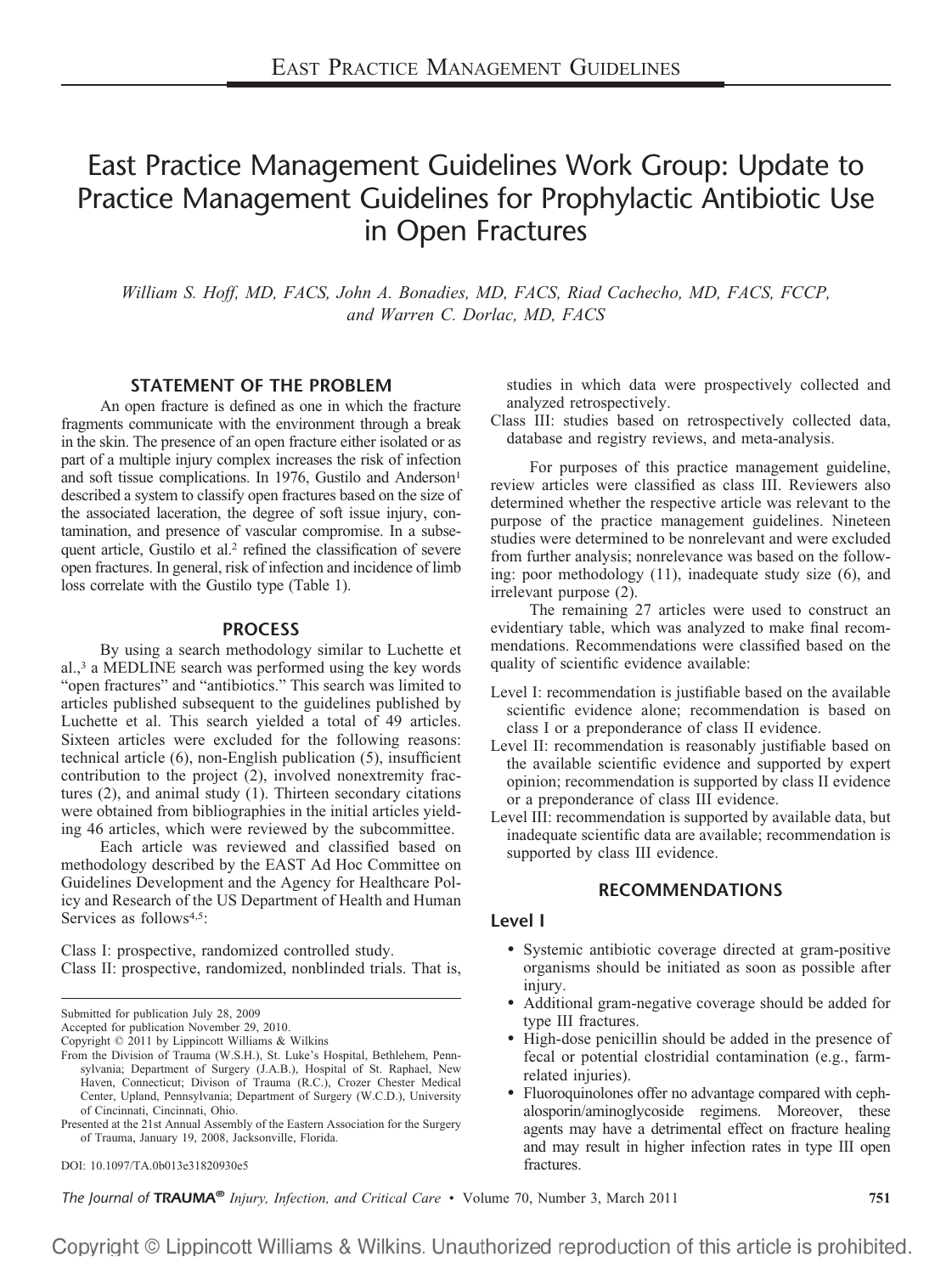#### **TABLE 1.** Open Fractures—Gustilo Classification<sup>1,2</sup>

| Type I | Open fracture with a skin wound $\leq 1$ cm in length and clean. |  |  |
|--------|------------------------------------------------------------------|--|--|

Type II Open fracture with a laceration  $>1$  cm in length without extensive soft tissue damage, flaps, or avulsions. Type III Open segmental fracture with  $>10$  cm wound with extensive soft tissue injury or a traumatic amputation (special categories in Type III include gunshot fractures and open fractures caused by farm injuries). IIIA Adequate soft tissue coverage.

 $III<sub>B</sub>$  Significant soft tissue loss with exposed bone that requires soft tissue transfer to achieve coverage.

## **Level II**

- In type III fractures, antibiotics should be continued for 72 hours after injury or not  $>$  24 hours after soft tissue coverage has been achieved.
- Once-daily aminoglycoside dosing is safe and effective for types II and III fractures.

# **SCIENTIFIC FOUNDATION**

In 1998, Luchette et al.3 presented the results of the EAST Practice Management Guidelines Workgroup at the 11th Annual Scientific Assembly. These guidelines were published in 2000 on the EAST Web site. Based on a review of 54 articles published from 1975 to 1997, the workgroup offered three level I and two level II recommendations specific to choice of antibiotic coverage and duration of therapy. The original guidelines recommend preoperative dosing with antibiotics as soon as possible after the injury has been sustained. Antibiotics should be directed at gram-positive organisms with additional gram-negative coverage for type III fractures. In the presence of potential clostridial contamination, penicillin should also be initiated irrespective of fracture type.

With regard to duration of antibiotic coverage, the original guidelines recommend that antibiotics be discontinued 24 hours after successful wound closure for type I and type II fractures. For type III fractures, antibiotics should be continued for 72 hours subsequent to the injury or not  $>24$  hours subsequent to successful soft tissue coverage of the wound.

In 1999, DeLong et al.<sup>6</sup> published a case series designed to compare rates of infection as well as delayed union and nonunion in patients with open fractures based on the type of wound closure performed. Ninety patients with 119 open fractures were reviewed. All patients received cefazolin plus gentamicin if severe contamination was identified. Antibiotics were discontinued 2 days to 3 days after the last surgical procedure. By using this antibiotic regimen, the rate of deep wound infection or osteomyelitis was 7% irrespective of the wound management technique. In a prospective study of 227 patients with open fractures, Vasenius et al. compared clindamycin with cloxacillin. Clindamycin was demonstrated to be effective in type I and type II fractures with infection rates of 3.3% and 1.8%, respectively. Unacceptably high rates of infection were reported in grade III fractures for both clindamycin (29.0%) and cloxacillin (51.8%). This study demonstrates the efficacy of gram-positive coverage for types I and II fractures and confirms the need for additional gram-negative coverage in higher Gustilo type fractures.7

In a study of pediatric patients with open forearm fractures, Greenbaum et al.8 reported a 3% incidence of wound infections using an antibiotic regimen similar to that recommended by the original EAST guidelines. In a retrospective study by Yang and Eisler,<sup>9</sup> 91 patients with grade I open fractures received cefazolin. Initial surgical debridement was not performed on an emergent basis, and no infectious complications were documented in the study cohort.

Citing several advantages of fluoroquinolones (e.g., oral administration, less nephrotoxicity), Patzakis et al. performed a prospective study of intravenous ciprofloxacin in 163 patients with 171 open fractures: type I (65), type II (54), and type III (52). Patients were randomized to an antibiotic regimen of ciprofloxacin or ceftazadime/gentamicin. In types I and II fractures, the infection rate for the ciprofloxacin group and the ceftazadime/gentamicin group was 5.8% and 6.0%, respectively. For type III fractures, an unacceptably high rate of infection was demonstrated in the ciprofloxacin group (31%) compared with the ceftazadime/ gentamicin group (7.7%).10 In response to a clinical observation that delayed union and nonunion were associated with ciprofloxacin, Huddleston et al. published a laboratory investigation of the effect of this fluoroquinolone on fracture healing. Wistar rats with experimentally induced femur fractures were randomized to receive cefazolin and ciprofloxacin. A third group that received no antibiotics was used as a control group. Radiographic, histologic, and mechanical parameters all demonstrated inhibition of fracture healing in the ciprofloxacin group.11 Similarly, using a murine model, Holtom et al.12 demonstrated a dose-dependent cytotoxic effect of fluoroquinolones.

In 1999, Sorger et al. published a study comparing the efficacy of once-daily dosing of aminoglycosides with the traditional divided-dose regimen. Two hundred nineteen patients with type II or type III open fractures all received standard surgical treatment of their fractures. All patients received cefazolin but were randomized to receive gentamicin in divided-dose regimen (5 mg/kg divided twice daily) or once-daily (6 mg/kg). Although a statistical difference could not be demonstrated, infection rate in the once-daily patients was lower than in the patients receiving divided dose (6.7% vs. 13.6%).<sup>13</sup> In a preliminary study, Russel et al.<sup>14</sup> demonstrated safety and efficacy of once-daily aminoglycoside dosing in conjunction with cefazolin in the treatment of 16 patients with open tibia fractures.

## **SUMMARY**

Based on a review of the literature published subsequent to their original presentation, the recommendations published in the original EAST guidelines remain valid. Antibiotics are an important adjunct to the management of

III<sub>C</sub> Associated vascular injury that requires repair for limb preservation.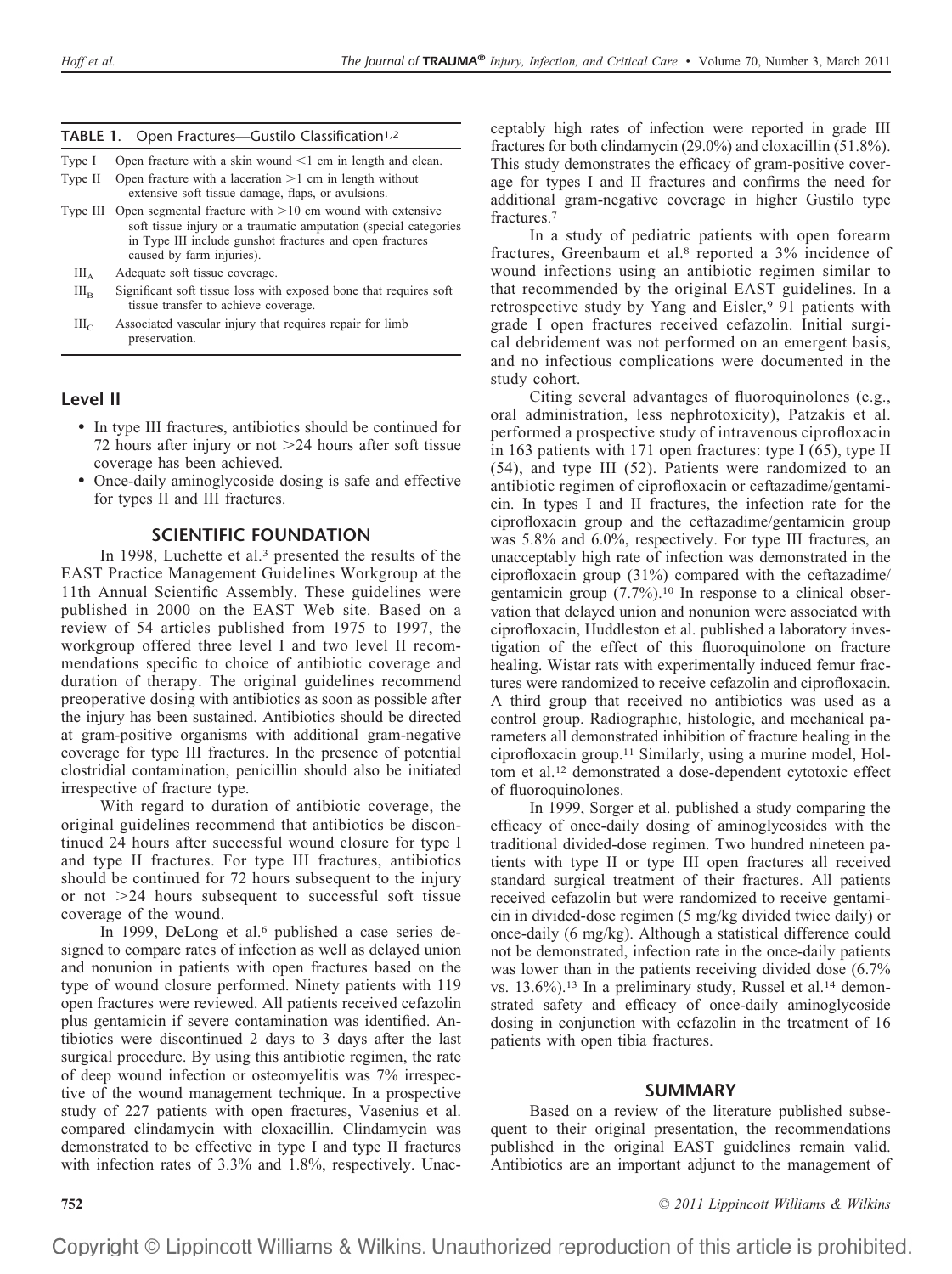open fractures and should be initiated as soon as possible. Gram-positive coverage is recommended for type I and type II fractures. Broader antimicrobial coverage is recommended for type III fractures.

Despite the potential clinical and resource advantages of fluoroquinolones, current research does not support their use as single-agent therapy, and studies suggest these agents may impair fracture healing. When required, aminoglycosides may be prescribed in a once-daily regimen.

# **FUTURE INVESTIGATION**

The available class I literature on fluoroquinolones has several limitations. Not all studies used an open fracture model. In addition, as these were animal studies, dosages and duration of therapy may not be equivalent to that which may be used clinically. Therefore, given the significant advantages of this class of antibiotics over aminoglycosides, research should continue in an effort to demonstrate efficacy in a clinical model. The systemic side effects of antibiotics may also be reduced through the use of local antibiotic therapy. Future research should also consider the use of this modality in the acute phase of open fracture management.

#### **REFERENCES**

- 1. Gustilo RB, Anderson JT. Prevention of infection in the treatment of 1025 open fractures of long bones: retrospective and prospective analyses. *J Bone Joint Surg Am.* 1976;58:453– 458.
- 2. Gustilo RB, Mendoza RM, Williams DN. Problems in the management of type III (severe) open fractures: a new classification of type III open fractures. *J Trauma.* 1984;24:742–746.
- 3. Luchette FA, Bone LB, Born CT, et al. EAST Practice Management Guidelines Workgroup: practice management guidelines for prophylactic antibiotic use in open fractures. Eastern Association for the Surgery of Trauma. 2000. Available at: http://www.east.org/tgp/openfrac.pdf. Accessed November 15, 2009.
- 4. Pasquale M, Fabian TC. Practice management guidelines for trauma from the Eastern Association for the Surgery of Trauma. *J Trauma.* 1998;44:941–956.
- 5. Agency for Health Care Policy and Research. *Interim Manual for Clinical Practice Guideline Development.* Rockville, MD: Agency for Health Care Policy and Research; 1991.
- 6. DeLong WG Jr, Born CT, Wei SY, Petrik ME, Ponzio R, Schwab CW. Aggressive treatment of 119 open fracture wounds. *J Trauma.* 1999;46: 1049 –1054.
- 7. Vasenius J, Tulikoura I, Vainionpää S, Rokkanen P. Clindamycin versus cloxacillin in the treatment of 240 open fractures. A randomized prospective study. *Ann Chir Gynaecol.* 1998;87:224 –228.
- 8. Greenbaum B, Zionts LE, Ebramzadeh E. Open fractures of the forearm in children. *J Orthop Trauma.* 2001;15:111–118.
- 9. Yang EC, Eisler J. Treatment of isolated type I open fractures: is emergent operative debridement necessary? *Clin Orthop Relat Res.* 2003;410:269 –294.
- 10. Patzakis MJ, Bains RS, Lee J, et al. Prospective, randomized, doubleblind study comparing single-agent antibiotic therapy, ciprofloxacin, to combination antibiotic therapy in open fracture wounds. *J Orthop Trauma.* 2000;14:529 –533.
- 11. Huddleston PM, Steckelberg JM, Hanssen AD, Rouse MS, Bolander ME, Patel R. Ciprofloxacin inhibition of experimental fracture healing. *J Bone Joint Surg Am.* 2000;82:161–173.
- 12. Holtom PD, Pavkovic SA, Bravos PD, Patzakis MJ, Shepherd LE, Frenkel B. Inhibitory effects of the quinolone antibiotics trovafloxacin, ciprofloxacin, and levofloxacin on osteoblastic cells in vitro. *J Orthop Res.* 2000;18:721–727.
- 13. Sorger JI, Kirk PG, Ruhnke CJ, et al. Once daily, high dose versus divided low dose gentamicin for open fractures. *Clin Orthop Relat Res.* 1999;366:197–204.
- 14. Russel GV Jr, King C, May CG, Pearsall AW IV. Once daily high-dose gentamicin to prevent infection in open fractures of the tibial shaft: a preliminary investigation. *South Med J.* 2001;94:1185–1191.

#### **EDITORIAL COMMENT**

We congratulate and thank Drs. Hoff, Bonadies, Cachecho, and Dorlac for their review of the literature regarding prophylactic antibiotic use in open fractures, which was initially performed for the Eastern Association for the Surgery of Trauma and was posted on the Eastern Association for the Surgery of Trauma website in 2009. Their review shows that there are relatively few studies that provide meaningful data. This lack of information underscores the importance of challenging the status quo, as there is surprisingly weak scientific support for the traditions followed by many physicians in selecting prophylactic antibiotics for open fractures.

The importance of proper antibiotic selection is growing for several reasons. First, there is recognition that early antibiotic administration may be the factor that has the greatest impact on reducing infection in severe extremity injuries. This is especially important in emergency rooms that do not have orthopedists taking call, in order that appropriate antibiotics are provided before transferring the patient to a tertiary medical center.

This review correctly concludes that a first generation cephalosporin alone is appropriate prophylactic treatment for Gustilo type I and type II open fractures. However, the treating physician must be aware that there is a tendency to underestimate the severity and grade of an open fracture until the time of operative debridement, which could result in failure to administer early gram-negative coverage when appropriate.

To minimize the risk of antibiotic-related complications, judicious administration of therapeutic antibiotics for as short a period of time as possible becomes more crucial. Although there is consensus that routine use of long-term  $(i.e., > 72$  hours after surgery) prophylactic antibiotics is more likely to be harmful than beneficial, the recommendation of this report that antibiotics should be continued for "not more than 24 hours after soft tissue coverage" has little scientific foundation. Thus, some flexibility must be maintained for "surgeon judgment" to continue administration of antibiotics for 48 hours to 72 hours after coverage in select cases.

The risks of nephrotoxicity and ototoxicity with aminoglycosides are becoming more germane as the number of elderly trauma patients increases, and as many trauma patients have received, or will receive, contrast dye as part of their ongoing diagnostic and therapeutic management. This is critically important if the patient has preexisting renal compromise or if the patient has impaired renal perfusion as a consequence of systemic shock. The authors correctly report the evidence in favor of once daily dosing of aminoglycosides as an effective dosing alternative that may cause fewer side effects. The physician should alternatively consider fluoroquinolones in addition to a first generation cephalosporin for the prophylaxis of type III open fractures in elderly patients. Although there is a theoretical risk of impaired fracture healing with prophylactic administration of ciprofloxacin, the

*© 2011 Lippincott Williams & Wilkins* **753**

Copyright © Lippincott Williams & Wilkins. Unauthorized reproduction of this article is prohibited.